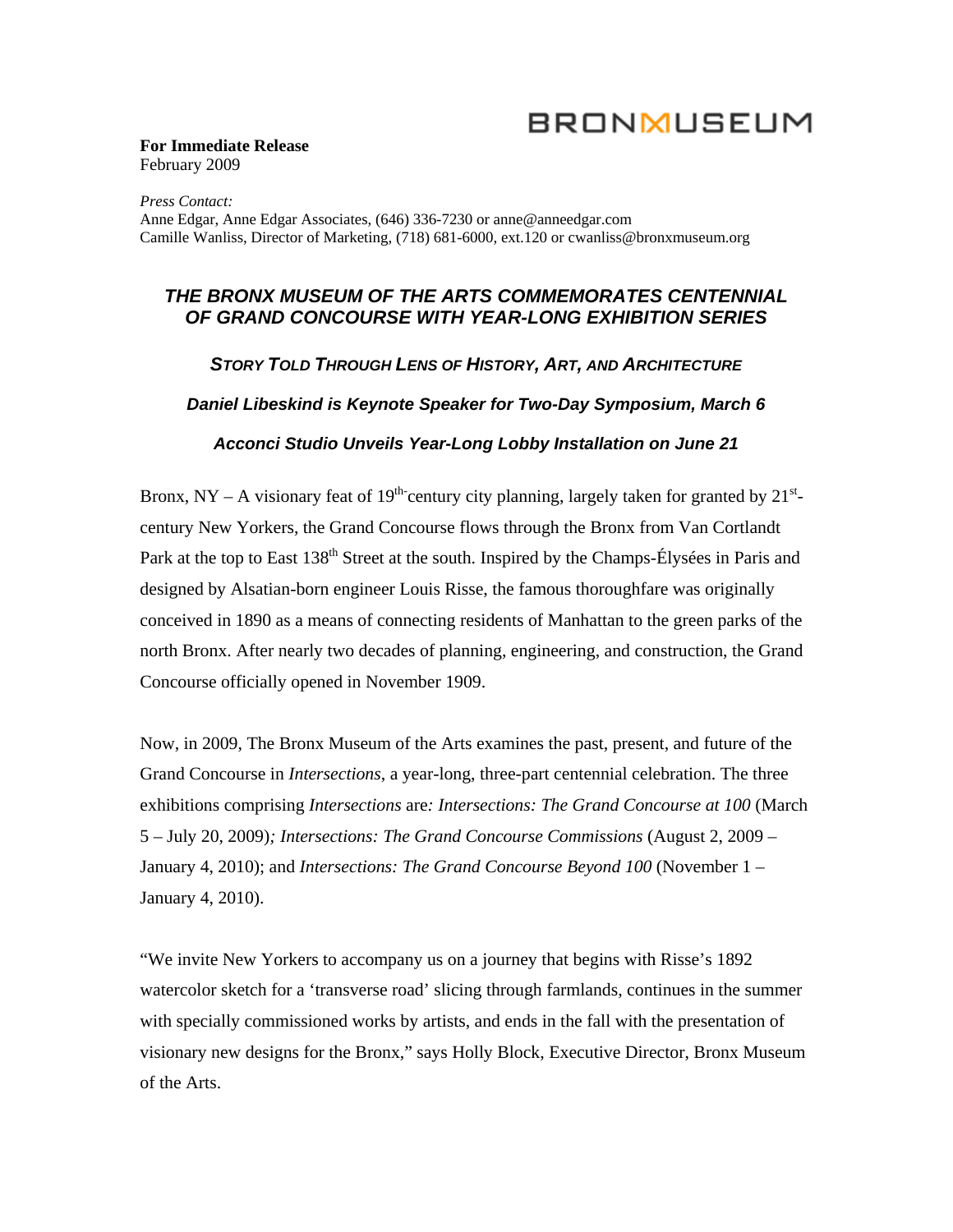As the culmination of the centennial celebration, seven new designs for the built environment will be selected from an international architectural competition co-organized by The Bronx Museum and the Design Trust for Public Space, a New York-based non-profit organization dedicated to improving New York City's parks, plazas, streets, and public buildings. "Our call for submissions is going out around the world, asking for fresh new thinking about the Bronx of the future," says Deborah Marton, Director of the Design Trust.

#### *The Past*

In *The Grand Concourse at 100*, works of art, architectural drawings, prints, photographs, and ephemera examine the impact of the Grand Concourse, whose completion gave rise to prosperous shopping and housing districts and the settlement of upwardly mobile immigrant families. Archival materials, such as *American Builder Magazine* (November, 1935), will illustrate the housing boom that lined the new urban corridor with grand Art Deco and Art Moderne apartments (still standing today) and led New Yorkers to dub the Grand Concourse the "Park Avenue of the Middle Class."

Historical materials will be paired with such works of art as a 1949 painting by Bronx-born painter Burgoyne Diller, which evokes both the grid structure of urban planning and stylistic elements associated with Art Deco; a short documentary film by Jay Leyda, entitled *A Bronx Morning* (1931); a sculpture from the series *Bronx Floors* by Gordon Matta-Clark; a 1976 series of photographs of South Bronx residents by the Brazilian artist Helio Oiticica; a video installation by Pia Lindman about the Lorelei fountain in Joyce Kilmer Park (2000); a fictional documentary by Pablo Helguera on the Loew's Paradise Theater, the Andrew Freedman Home, and Poe Cottage (2005 – 2009); and Aaron Birk's 2008 drawings for a graphic novel about the adventures of three youths who "attempt to connect the coast of Pelham Bay Park with the cliffs of Inwood Hill via a 'genetic corridor' of native plants." Also on view will be works by such other artists as Diane Arbus, Adolph Gottlieb, Daniel Hauben, André Kertész, Ira Moskowitz, and Henry E. Rile. Bronx-based sculptor Linda Cunningham will display an installation in the Museum's terrace.

### *The Present*

2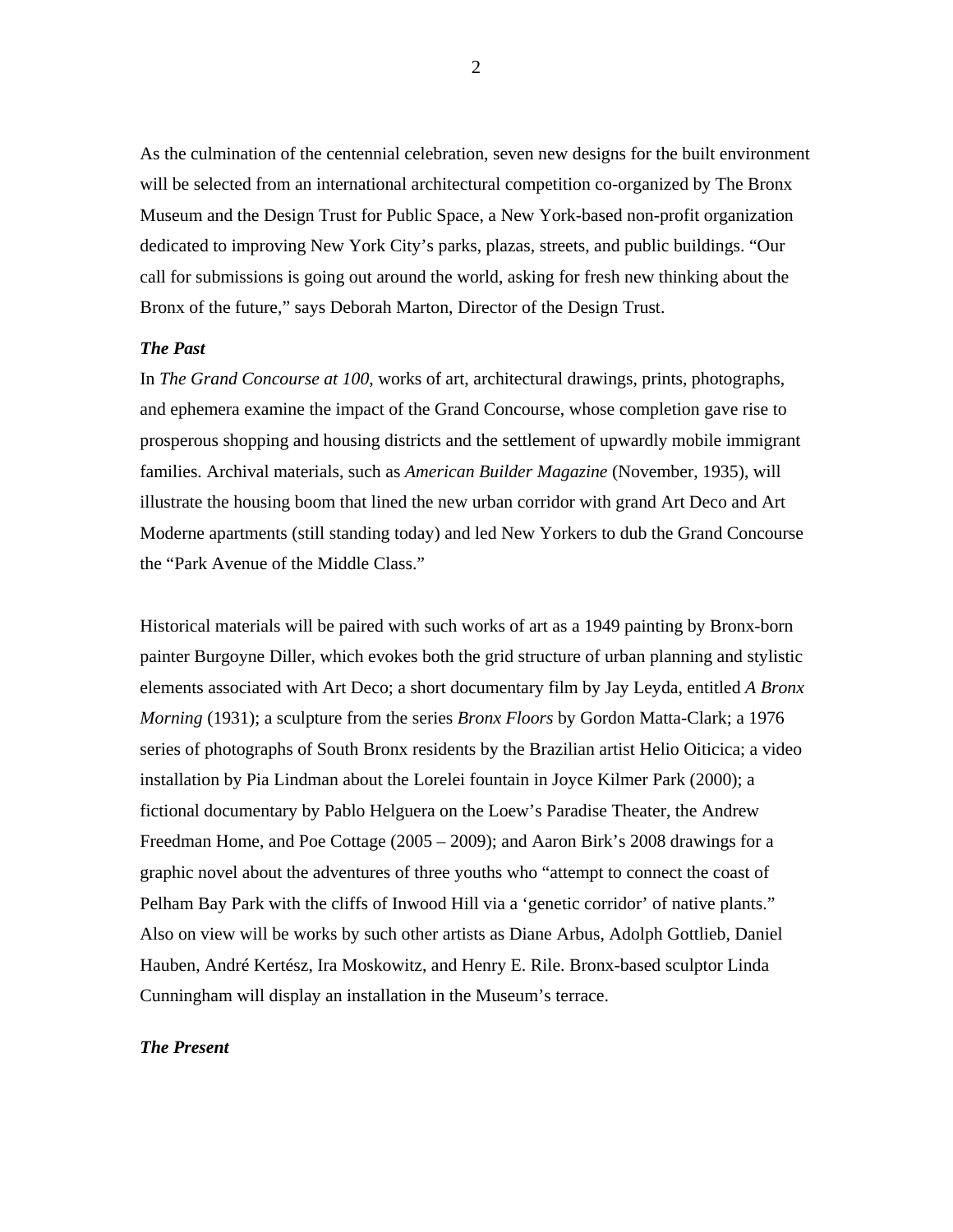Specially commissioned works of art by two artists—Katie Holten (Ireland) and Jeff Liao (Taiwan)—will be unveiled in *The Grand Concourse Commissions*, which considers presentday conditions along the Grand Concourse.

Liao will exhibit a suite of large-format photographs of specific points along the Concourse, and Holten will present the *Tree Museum*, a temporary outdoor exhibit exploring the ecology of trees along the Grand Concourse through the collection, conservation, and presentation of artifacts. The project will have simultaneous presence at The Bronx Museum, Wave Hill, and in Joyce Kilmer Park. Developed by The Bronx Museum in collaboration with Wave Hill and the City Parks Department.

#### *The Future*

In *The Grand Concourse Beyond 100*, the concluding centennial exhibition, models, drawings, architectural renderings, plans, photographs, texts, and artworks will be on view, illustrating seven projects selected by the judges of the *Intersections* competition cosponsored by the Museum and the Design Trust for Public Space. These new initiatives are conceived to help the Bronx evolve in the next few decades and cope with the pressing needs for housing, green spaces, and transportation. Of the seven finalists, one will be named winner.

Applications are available online at [www.grandconcourse100.org](http://www.grandconcourse100.org/) beginning February 2, 2009.

#### *Public Events*

On Friday, March 6, 2009, from 6pm – 10pm, The Bronx Museum will hold an open house and symposium to celebrate the launch of *Intersections*. The symposium will continue Saturday, March 7, 2009, from 9:30am – 7pm with keynote speaker Daniel Libeskind and programs on the history of the Grand Concourse with a special focus on how to introduce the subject into a school curriculum. The symposium will feature presentations by noted scholars, artists, architects and urban planners, and will culminate with a workshop led by instructors from the Center for Urban Pedagogy.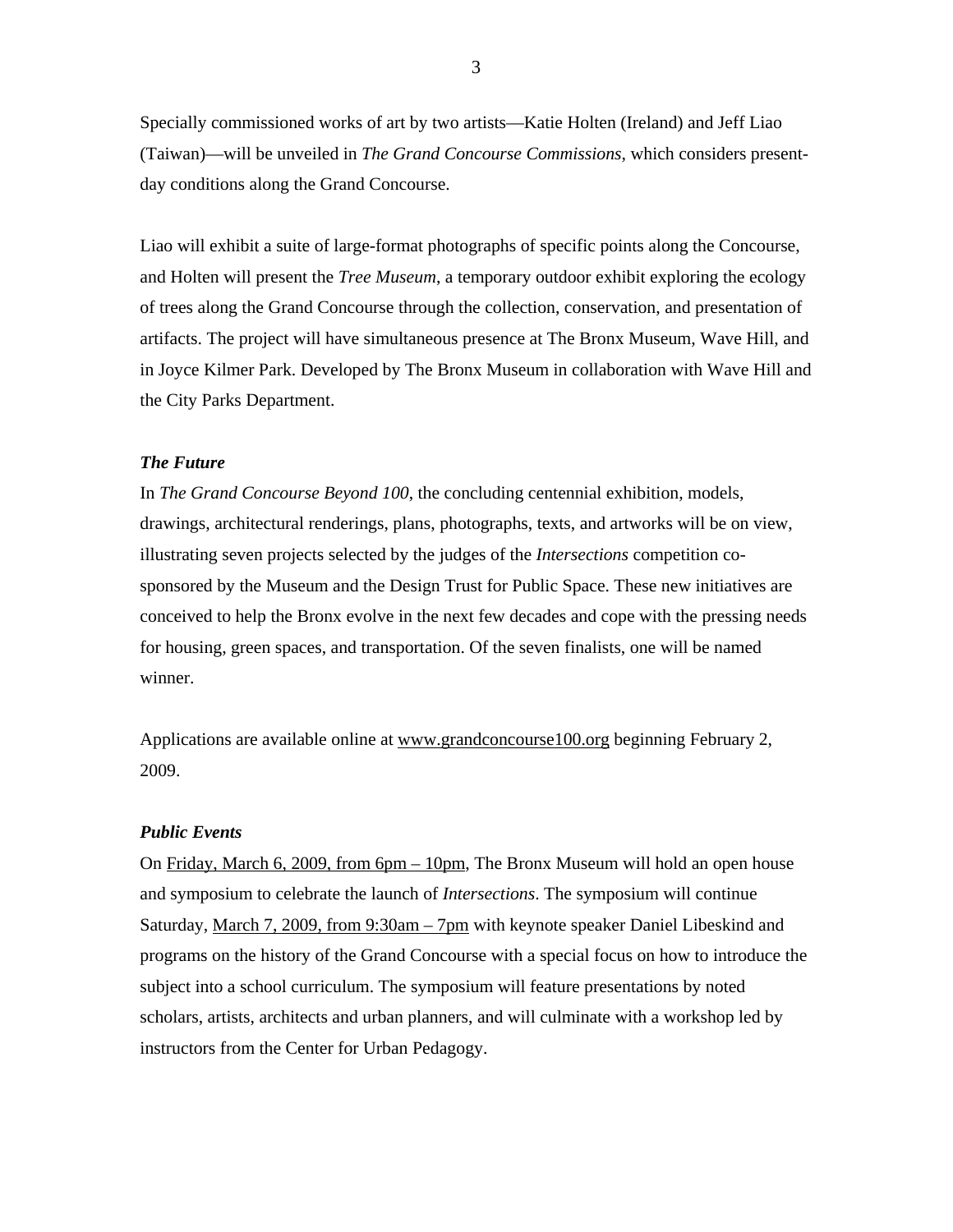The Bronx Museum will also hold a day-long street fair centered on themes related to this history on Sunday, June 21, 2009, from 12pm – 5pm. On the same day, Katie Holten will hold a ribbon-cutting ceremony for the *Tree Museum* at the Lorelei fountain in Joyce Kilmer Park located at 161<sup>st</sup> Street and Grand Concourse.

For more information on public programs, please visit [www.bronxmuseum.org.](http://www.bronxmuseum.org/)

## *Catalogue*

The exhibition is accompanied by a comprehensive 150-page catalogue published in collaboration with Fordham University Press. *Intersections: The Grand Concourse at 100* will include essays by Ray Bromley, Deborah Marton, Francis Morrone, Jennifer McGregor, and Clare Weiss.

## *Sponsorship*

*Intersections: The Grand Concourse at 100* is made possible by the J. Ira and Nicki Harris Family Foundation; Council for Cultural Affairs, R.O.C., in collaboration with Taipei Cultural Center of TECO in New York; Graham Foundation for Advanced Studies in the Fine Arts; National Endowment for the Humanities; Paul and Klara Porzelt Foundation; U.S. Institute of Museum and Library Services; New York State Council on the Arts, a State Agency; and Kodak. The first Lobby Project Series by Vito Acconci is generously supported by the Starry Night Fund of Tides Foundation. The *Tree Museum* is made possible by a generous grant from the Greenwall Foundation.

The Bronx Museum of the Arts receives ongoing general operating support from the New York City Department of Cultural Affairs with the cooperation of the Bronx Borough President Adolfo Carrion, Jr. and the Bronx Delegation of the New York City Council; Ford Foundation; Starry Night Fund of Tides Foundation; New York State Council on the Arts, a State Agency; Bronx Delegation of the New York State Assembly; New York Times Company Foundation; and private sources.



## **The Bronx Museum of the Arts**

The flagship cultural institution of the Bronx, founded in 1971, The Bronx Museum of the Arts focuses on 20th-century and contemporary art, while serving the culturally diverse populations of the Bronx and the greater New York metropolitan area. The museum's home on the Grand Concourse is a distinctive contemporary landmark designed by the internationally-renowned firm Arquitectonica.